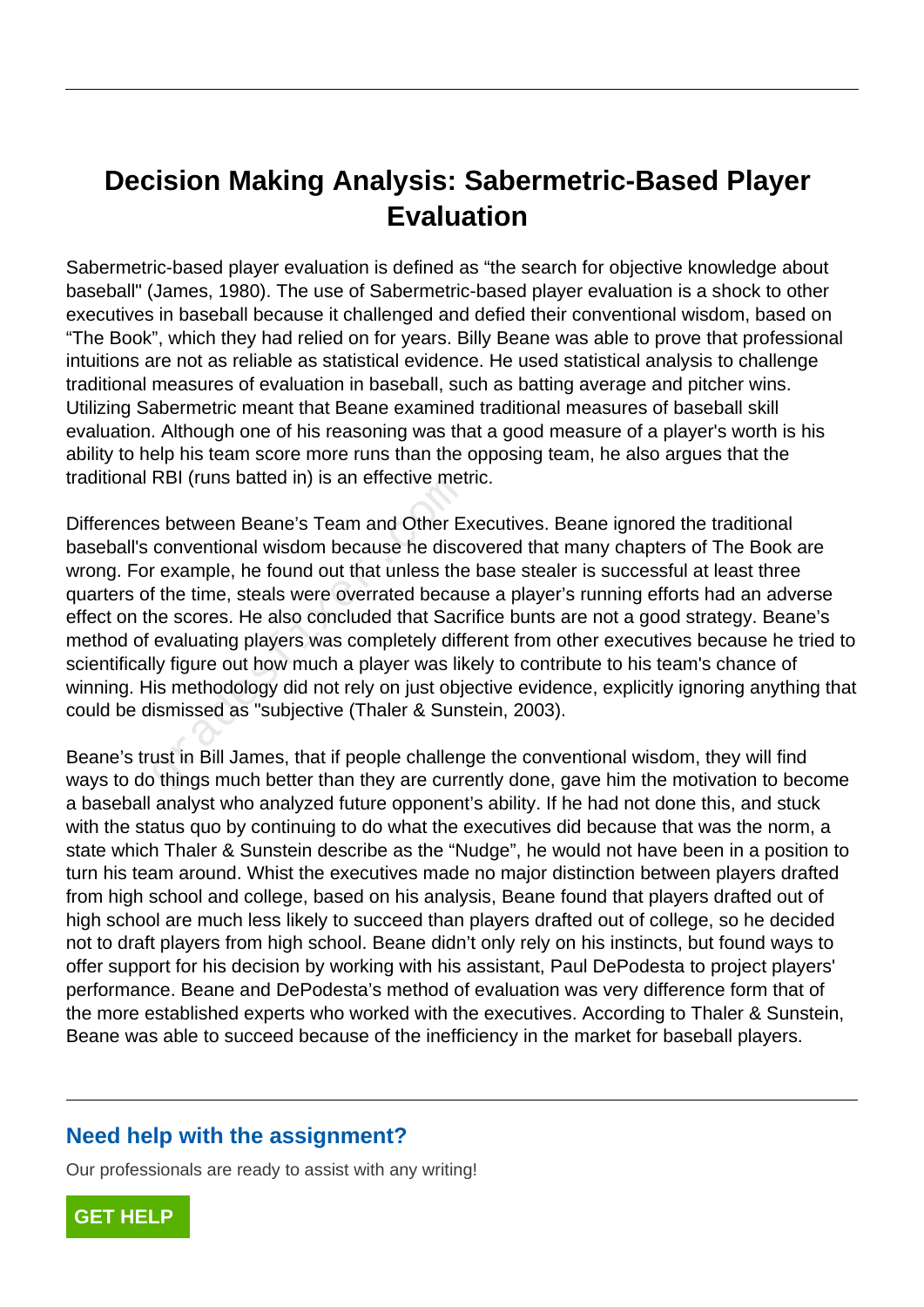## **Overestimating the Likelihood of Success**

Overestimating the likelihood of success is something we do all the time, all in the name of "positive thinking". I believe this stems from cognitive dissonance, where we know one thing, i.e. the fact, but feel another. According to author, Leon Festinger, "when feeling and fact are in opposition, people will find, or invent a way to reconcile them". My husband and I like to invest in rental property. Before our first investment a few years ago, we decided to attend a local property auction. We identified a couple of properties we may be interested in, and performed all the necessary due diligence before the auction date, but whist at the auction, we came across a property in a different city that seemed very attractive. The opening bid was very low, so we decided to bid for it, even though everything was against our rules of making sure we view properties before we bid on them, and only purchase properties within predetermined distance from our home. The facts indicated that this might not be a good property for us to bid on because we did not view the property before hand, plus, it was far from us, as it was in a different city. We proceeded with the purchase even though it could mean losing thousands of dollars.

Our ride to the property that evening was very nerve wrecking. It turned out that the property was in decent shape, but it was not a bargain buy from an investment point of view. We have always wanted to be personally involved in management, but the property was too far for us to show every time a prospective tenant wanted to view it. It stayed vacant for a few months before we decided to sell it. Our capital was tied up for several months, whist we struggled to sell the property. We spent unbudgeted funds to clean and paint before it was sold. By the time we paid attorney fees, we only managed to break even. of the property that evening was very nevent shape, but it was not a bargain buy inted to be personally involved in manaly time a prospective tenant wanted to decided to sell it. Our capital was tied upperty. We spent unbu

## **Application of Management Lessons**

Moneyball's management lesson as the authors, Thaler & Sunstein points out, will help in challenging widespread intuitions, or what is deemed common knowledge by combining statistical data about what works and what doesn't, with performance measures that more accurately reflect reality (Thaler & Sunstein, 2003). This lesson will help me to always aim to pursue objective measures in all aspect of performance measurement, and to base my judgment on facts rather than intuition, or personal experience. Just like the Major symphony orchestra's example that was cited in the article, where it was discovered that if they conduct auditions with the candidates hidden behind a screen, more women are hired, we should put away our bias, assumptions, instincts, or judgments of people and circumstances caused by subjective evaluations, and instead combine our knowledge of facts in coming to a decision and arriving at a conclusion.

### **Need help with the assignment?**

Our professionals are ready to assist with any writing!